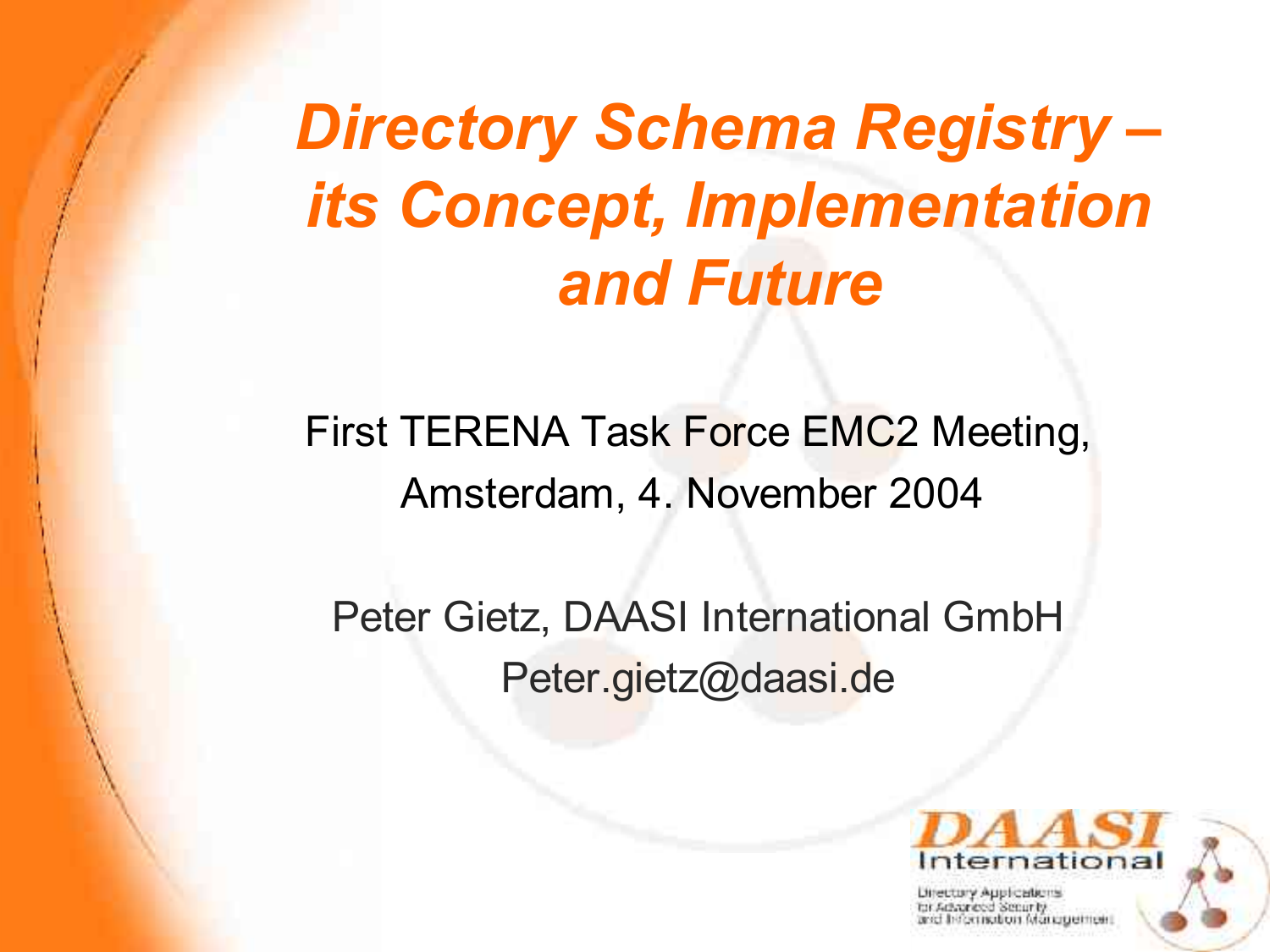#### **AGENDA**

- $\triangleright$  Motivation
- $\triangleright$  Project Plan
- $\triangleright$  Survey of previous work on directory schema registry related technologies
- ▶ Existing LDAP schema
- $\triangleright$  Incorporation and usage policy
- ▶ Metadata format and DIT structure
- $\triangleright$  Software design
- > Implemention progress
- **▶ Business Model**
- ▶ Possible future steps



Deweitury, Angels powers of Advanced Becurity enf Information Management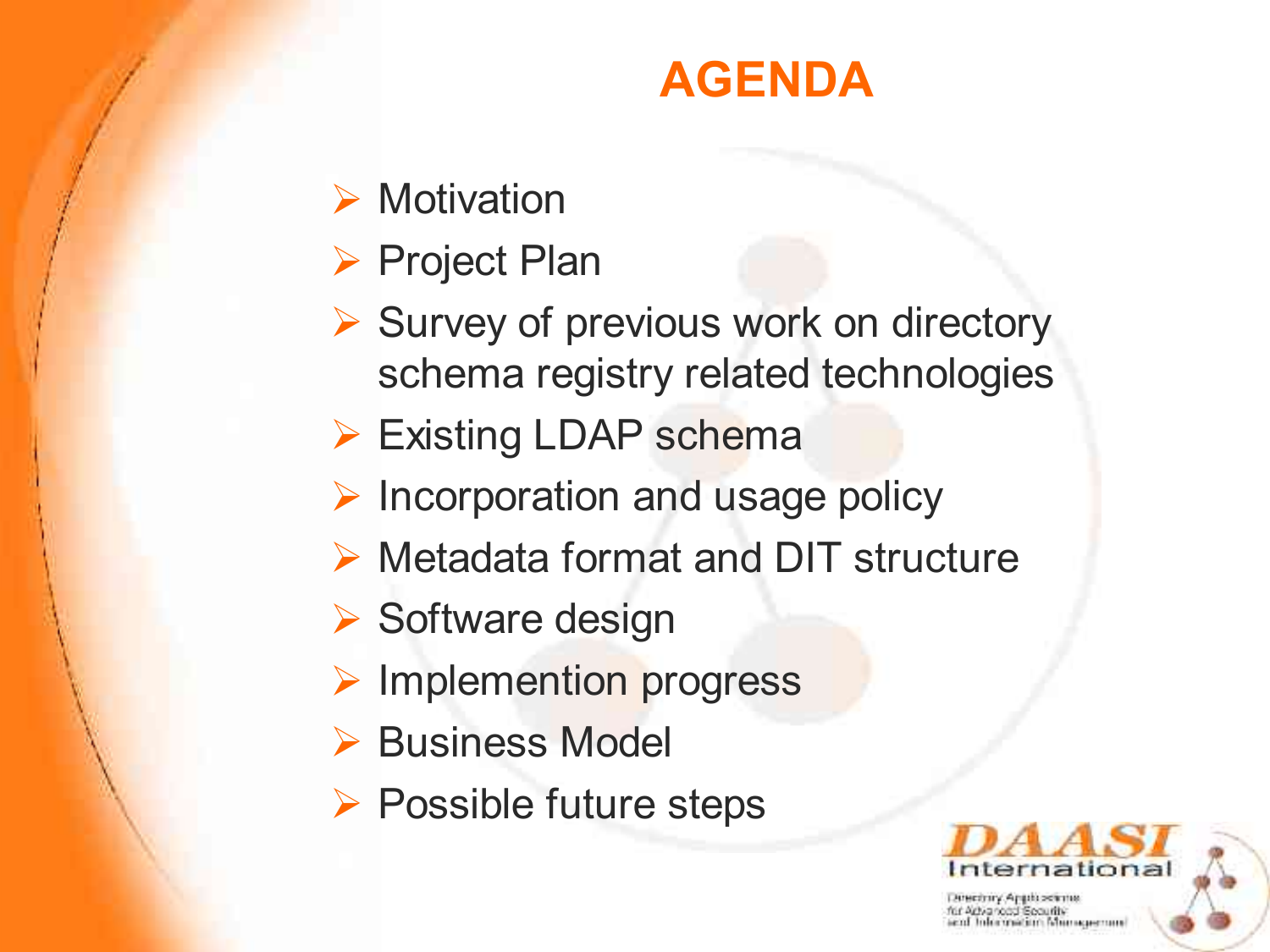#### **Motivation**

- ▶ Common schema (attributes and objec classes) are vital for directory interoperability
- $\triangleright$  There are a lot of standards allready out there, people may not know about
- > There are even more good schema proposals not (yet) standardized
- $\triangleright$  People still tend to reinvent he wheel
- $\triangleright$  You can find information on the web but at different places
- ▶ Applications cannot retrieve schema information via LDAP



Information Management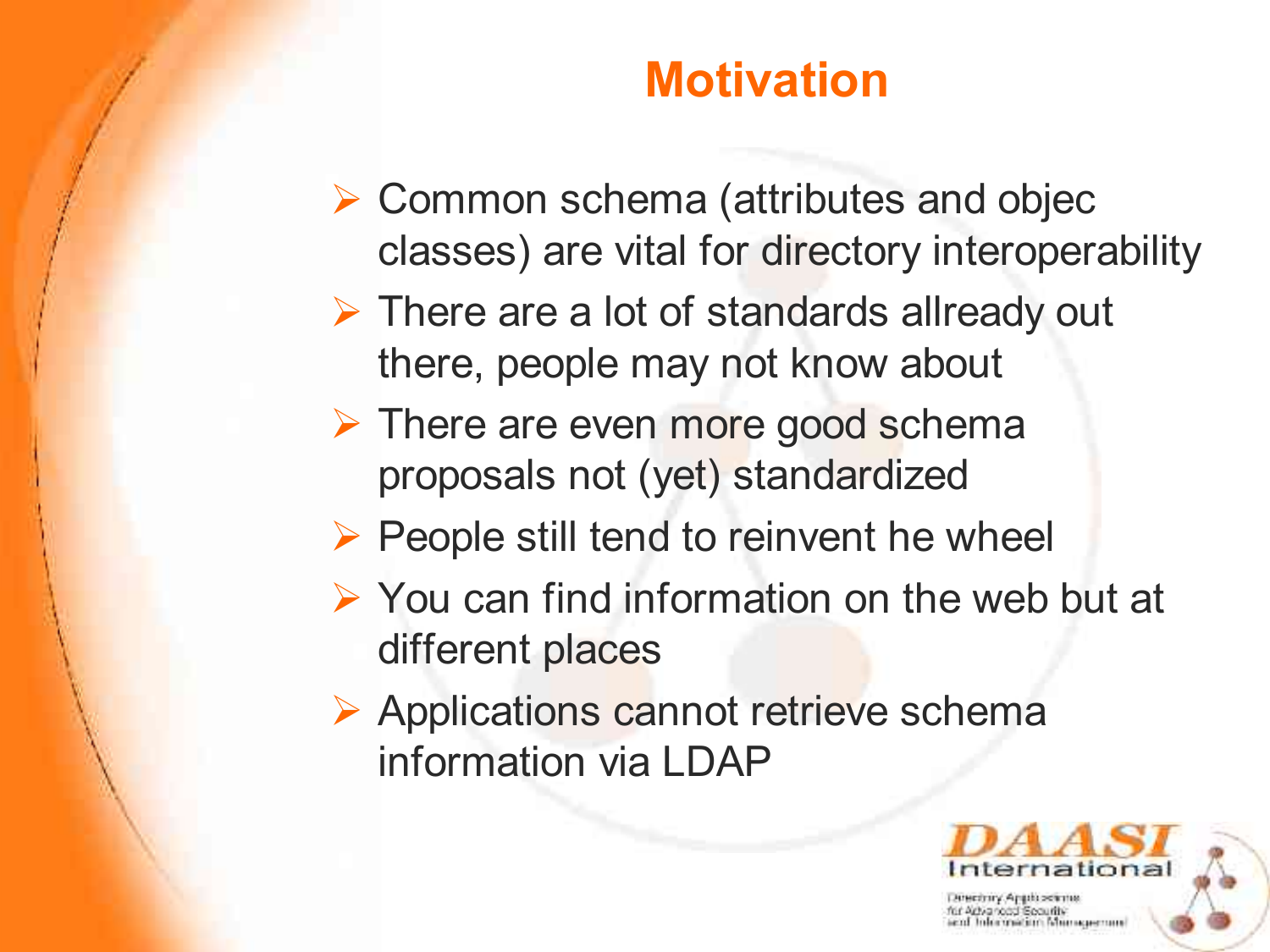### **Project aims**

 $\triangleright$  to set up a LDAP schema registry with

- an easy browsable and searchable Web interface
- **an LDAP interface for retrieval**
- an interface based on MIME types defined in RFC 2927 for submissions of new schema
- $\triangleright$  to define a policy defining the standards for inclusion into the registry
- $\triangleright$  to search for all schema definitions made within the IETF and include them into the registry
- $\triangleright$  to develop a business model to keep the registry alive after the end of the project.

ronabiri Mamagemare

ational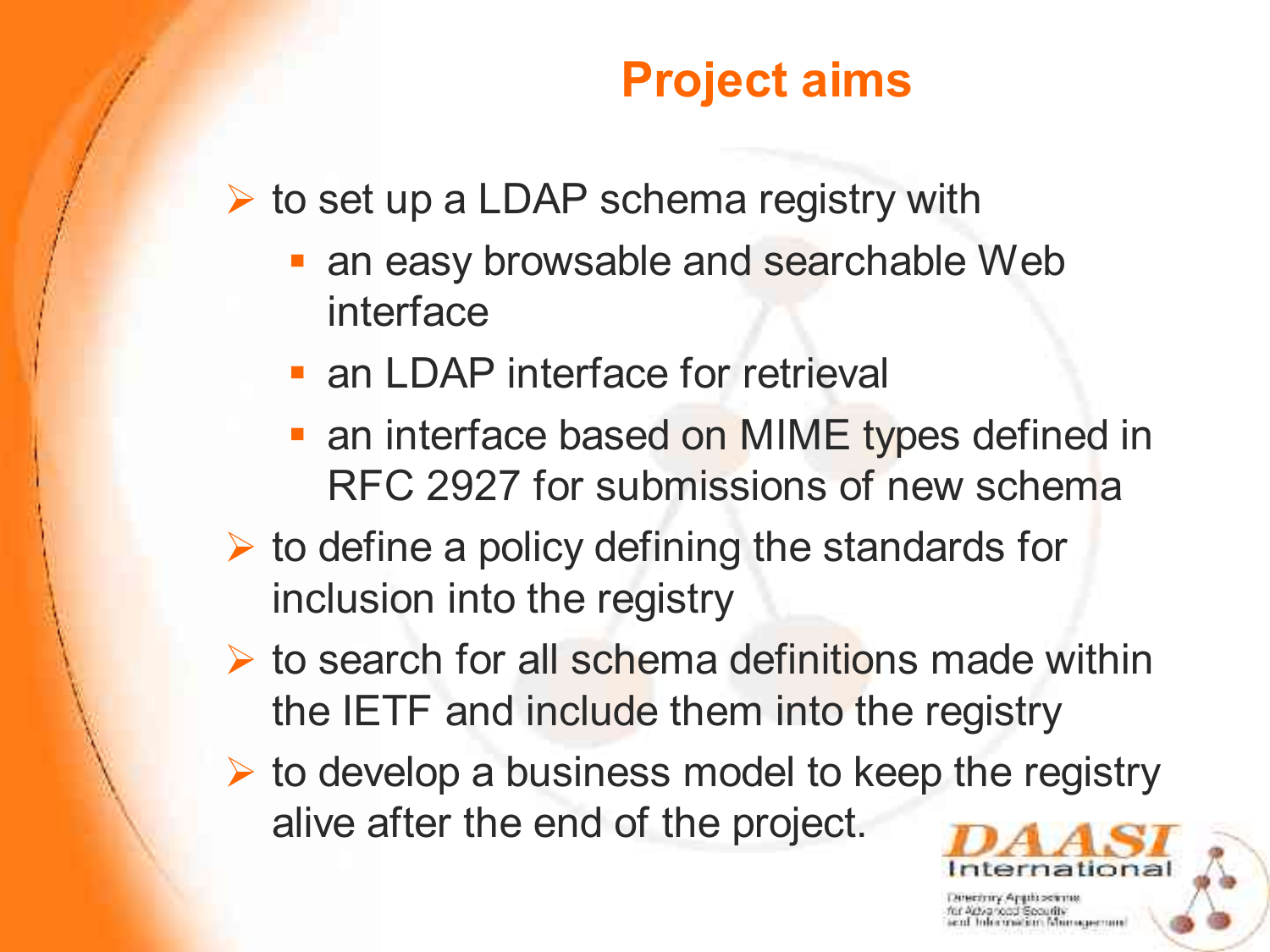# **Project Funding body**

#### $\triangleright$  TERENA

- (Trans-European-Research and Education Networkinc Association)
- > JISC
	- (Joint Information Systems Committee, UK)
- $\triangleright$  REDIRIS
	- (Spanish National Research Network)
- $\triangleright$  CESNET
	- (Czech National Research Network)
- **POZMAN SUPERCOMPUTING** 
	- **(Poznan Supercomputing and Networking** Center, Poland)
- $\triangleright$  DAASI International



Directory, Application ntorunatum fahamagement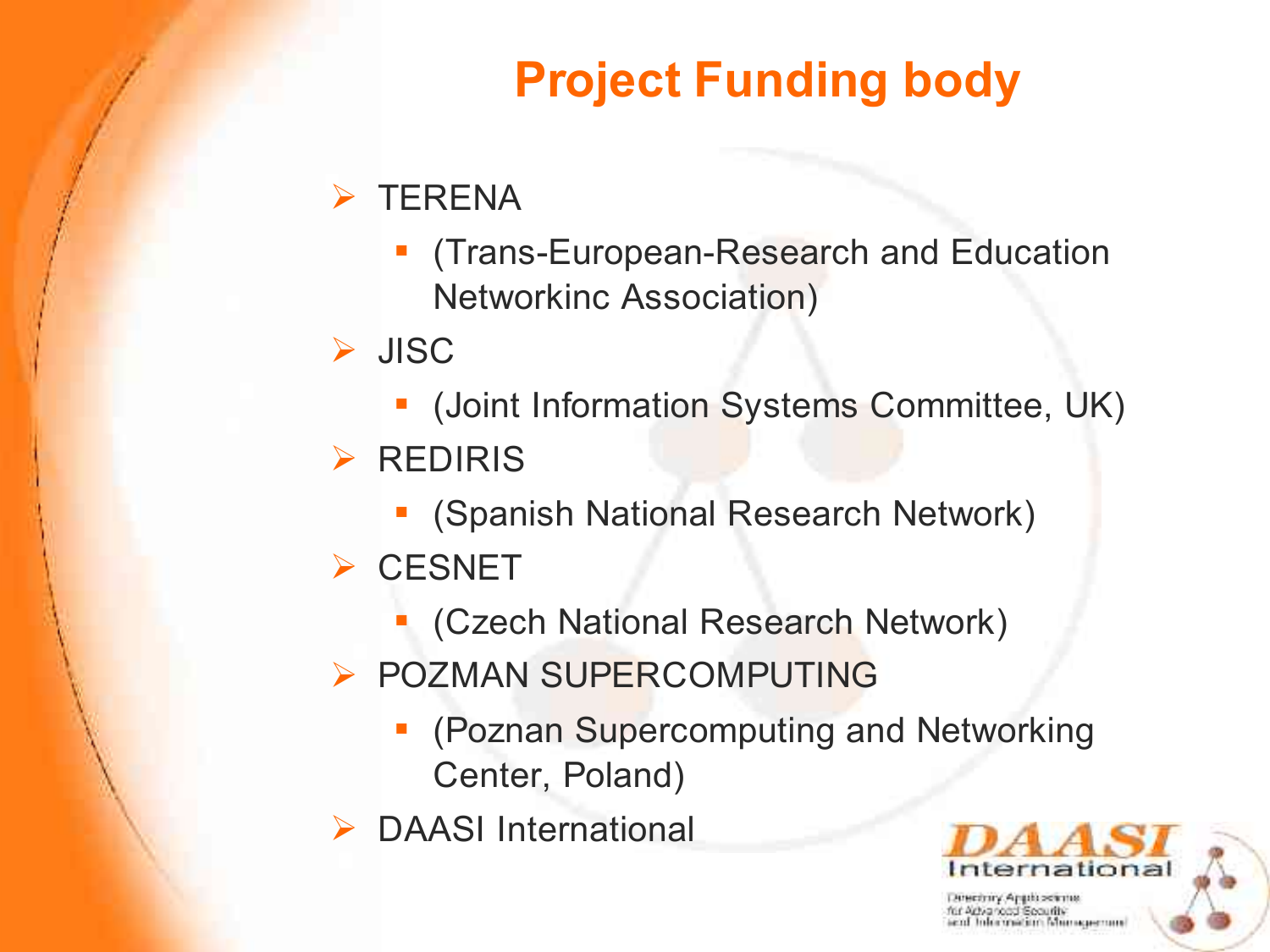#### **What was out there already**

- $\triangleright$  The subschema mechanism defined in X.500
- $\triangleright$  The alternative mechanism of RFC 1804
- ▶ IANA procedures for registering LDAP elements
- $\triangleright$  The proposal of the IETF Schema Working Group
- LDAP Schema Viewer at http://ldap.akbkhome.com/
- $\triangleright$  Novell schema registry
- Object Identifier Registry of Harald Alvestrand at www.alvestrand.no//objectid
- $\triangleright$  The Object identifier tree of ASN.1.Information site at http://asn1.elibel.tm.fr/en/index.htm
- ▶ XML.org registry at http://www.xml.org/xml/registry.jsp
- **▶ Some more on Metadata and RDFS**

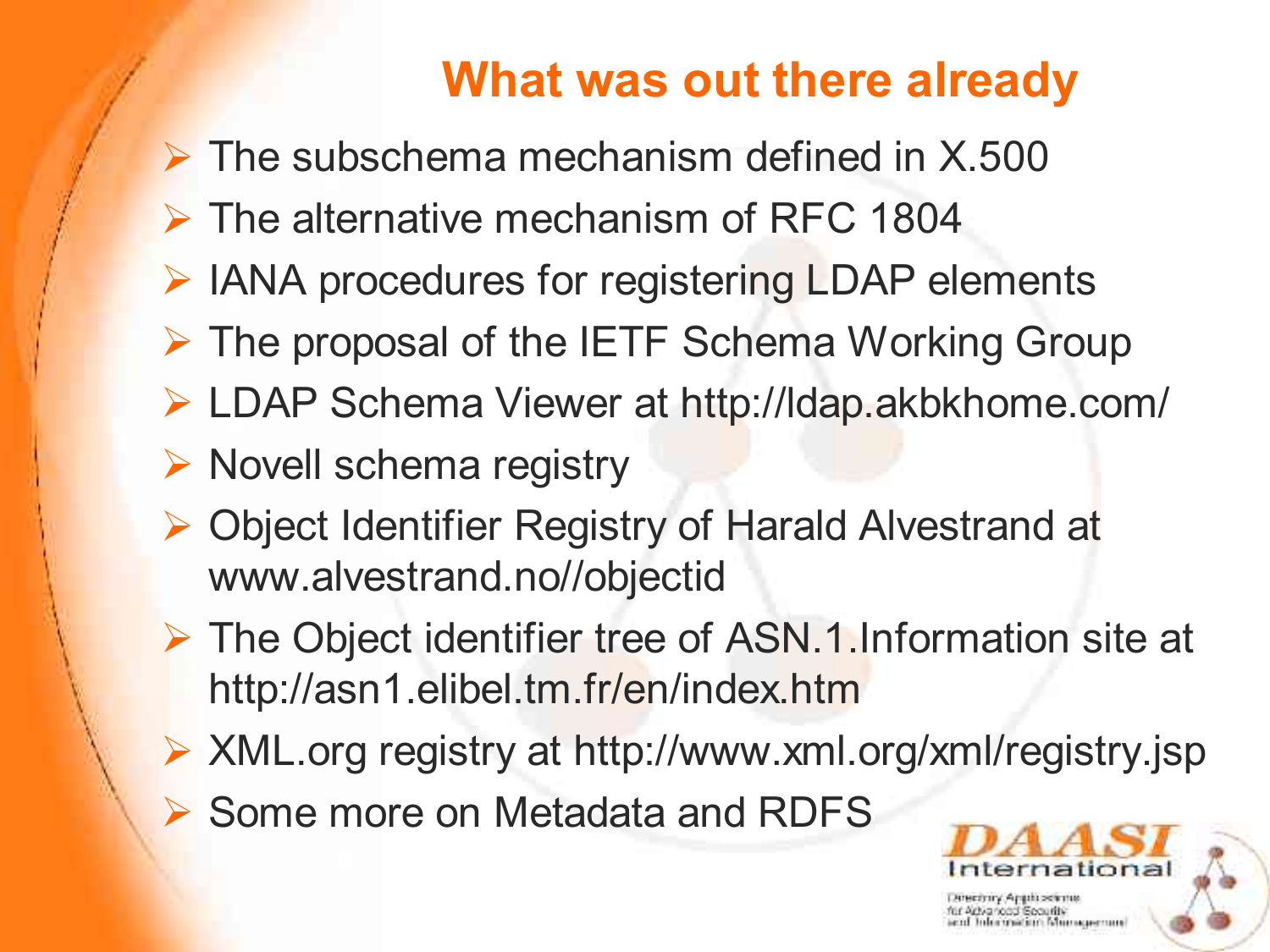**Work that was used**

#### > IETF WG schema

- **provided specifications for a schema** listing service for the directory technologies LDAP, Whois, Whois++ and Rwhois.
- The idea was to provide a single point of discovery, to promote reuse, reduce duplication of effort and to promote interoperability.
- This work is based on a document [RFC 2425] that defines a MIME Content-Type for holding directory information.



nlocusidan Mamopeman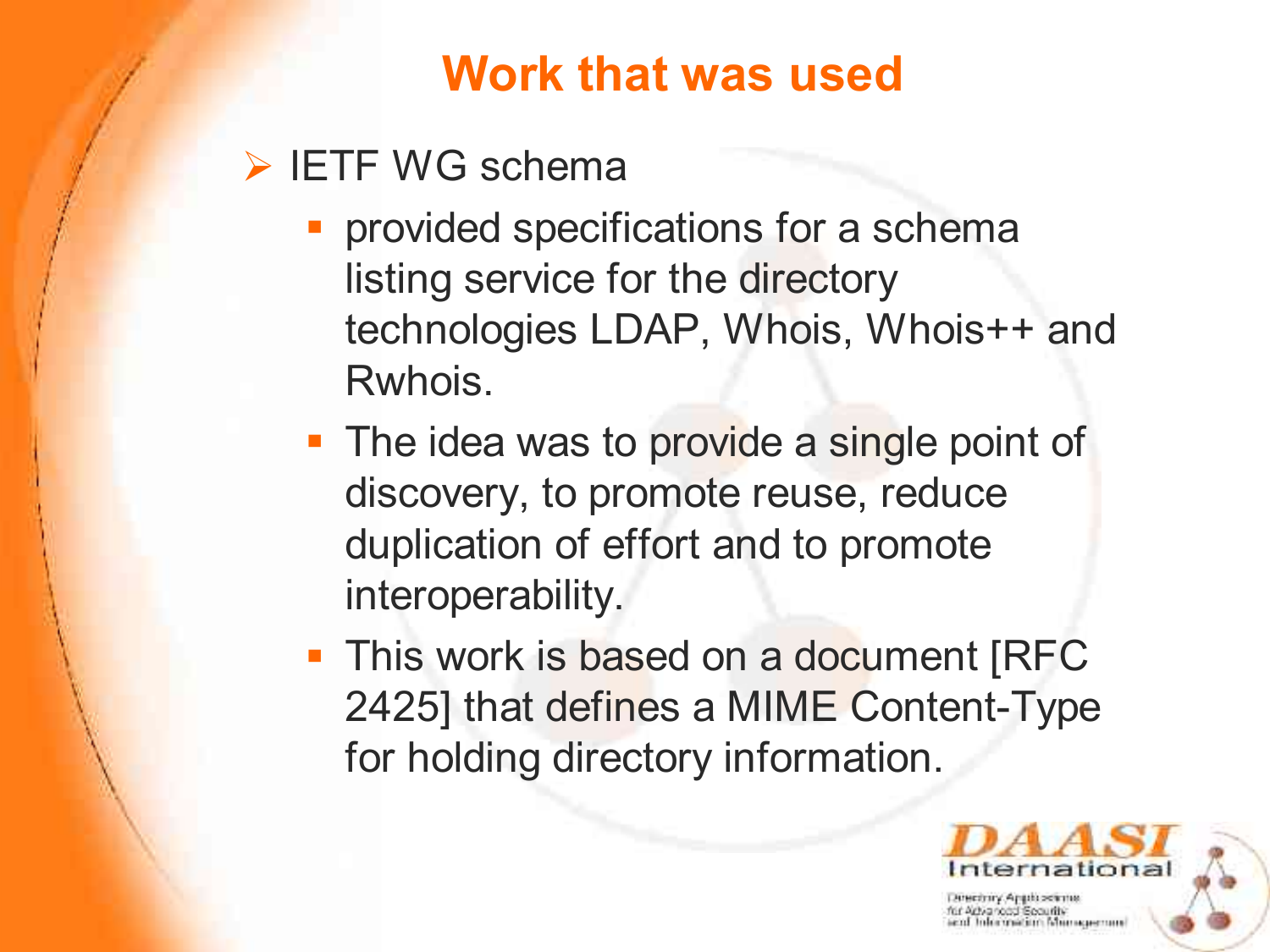#### **Schema WG docs**

- ▶ Apple, C., "Directory Schema Listing File Names", <draft-ietf-schema-file-list-01.txt> , April 1998 (expired), http://www.watersprings.org/pub/id/draftietf-schema-file-list-01.txt
- Apple, C., "Directory Schema Listing Meta Data", <draft-ietf-schema-mime-metadata-01.txt> , April 1998, (expired),
	- http://www.watersprings.org/pub/id/draft-ietfschema-mime-metadata-01.txt
- > Apple, C., "Directory Schema Listing Procedures", <draft-ietf-schema-proc-list-01.txt> , April 1998 (expired), http://www.watersprings.org/pub/id/draftietf-schema-proc-list-01.txt
- ▶ Apple, C., "Requirements for the Initial Release of a Directory Schema Listing Service" , <draft-ietfschema-rqmts-list-01.txt> , April 1998 (expired), http://www.watersprings.org/pub/id/draft-ietfschema-rqmts-list-01.txt

constitute Manageman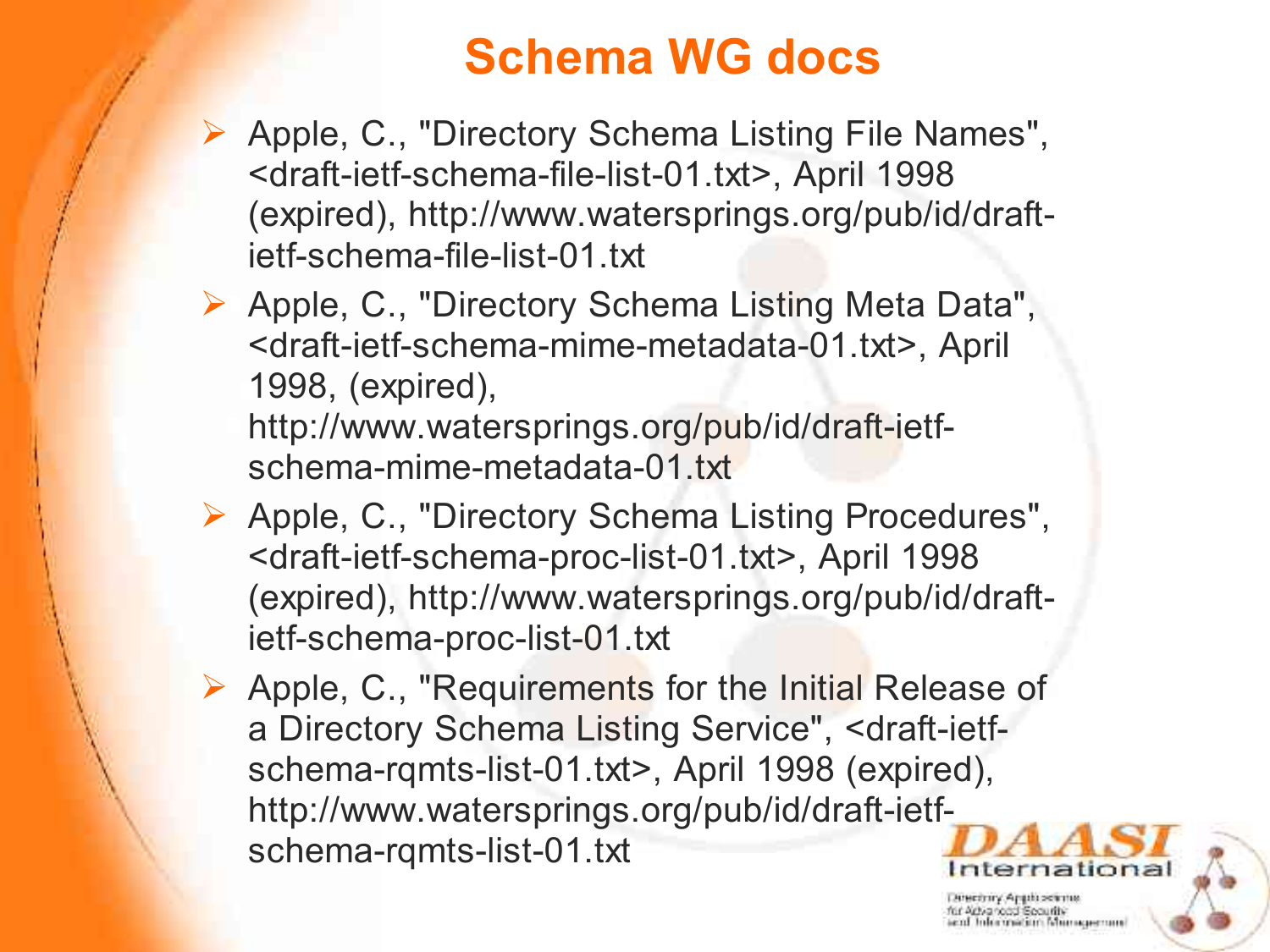# **Existing X.500/LDAP schema that could potentially be incorporated**

- $\triangleright$  X.500 schema standards ([X.520] and [X.521])
- $\triangleright$  IETF LDAP schema standards (27 RFCs from RFC 1274 to RFC 3296)
- $\triangleright$  DMTF CIM LDAP
- ▶ Open Group LDAP DCE
- ▶ Internet 2/EDUCAUSE EduPerson, eduOrg
- ▶ Proprietary schema from Novell, Netscape, SUN, **Microsoft**
- **► LDAP schema of research projects**
- ▶ LDAP Schema for Grid Computing (Globus Toolkit)
- ▶ LDAP schema of Open Source Projects



documicant Management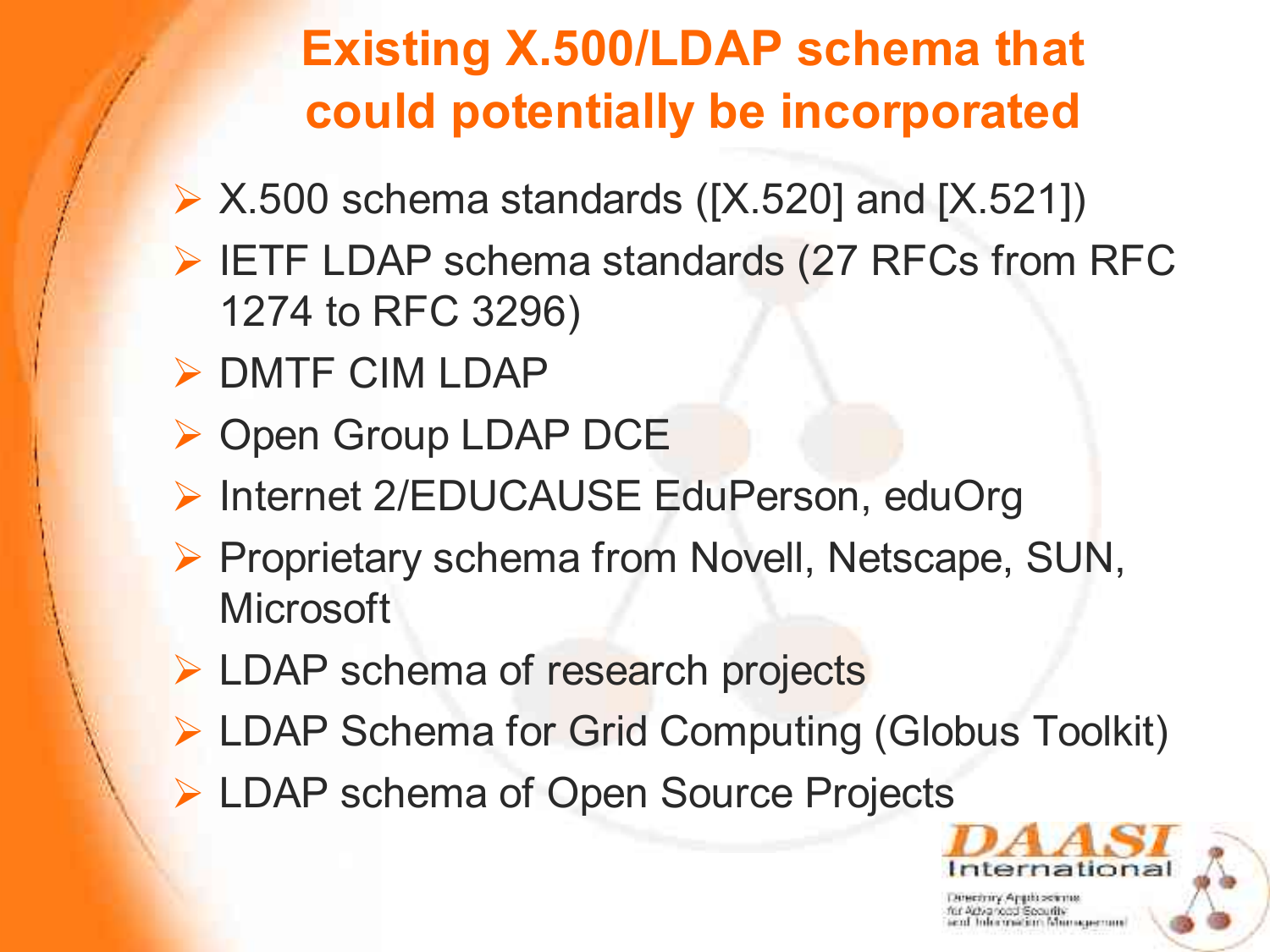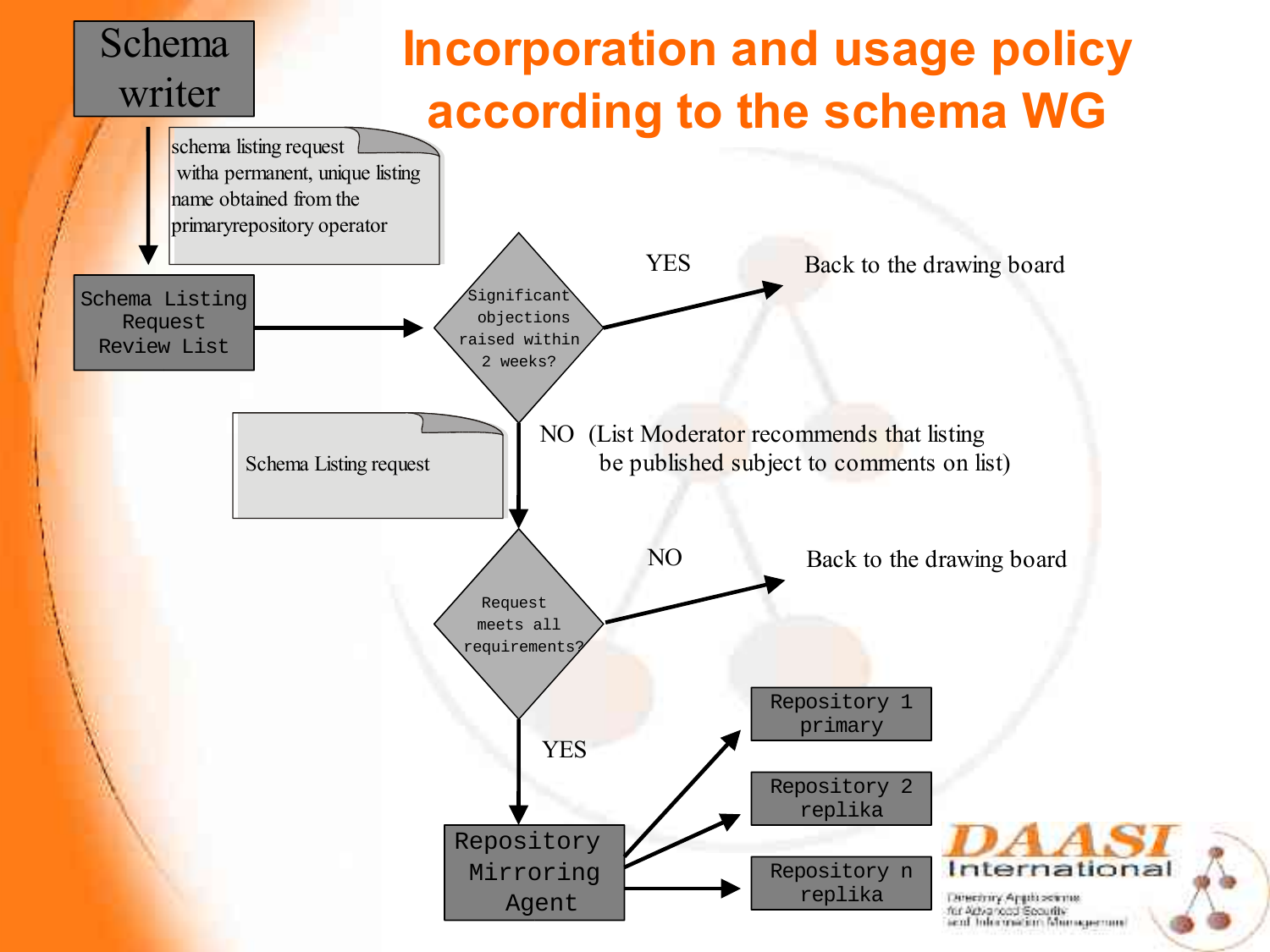# **Policy of the Direcory Schema Registry (DSR)**

- $\triangleright$  Establishment of an open list for discussion about schema inclusion
- $\triangleright$  Specification of a moderator who interacts with the DSR operator
- $\triangleright$  Specification of the Policy Board
- $\triangleright$  Specification of the syntactical requirements for schema submission: formats, encoding, naming, process for checking syntax and OID.
- $\triangleright$  Specification of semantic requirements for schema submission defining a mandatory minimal set of metadata for single schema elements and a whole schema, bibliographical data and additional information on author and contact person
- $\triangleright$  Specification of a version control
- $\triangleright$  Specification of the registration process
- $\triangleright$  Specification of the comment mechanism
- $\triangleright$  Specification of the update process
- $\triangleright$  Specification of the actions and responsibilities of the DSR operator



for Artygneed Ecourity Information Management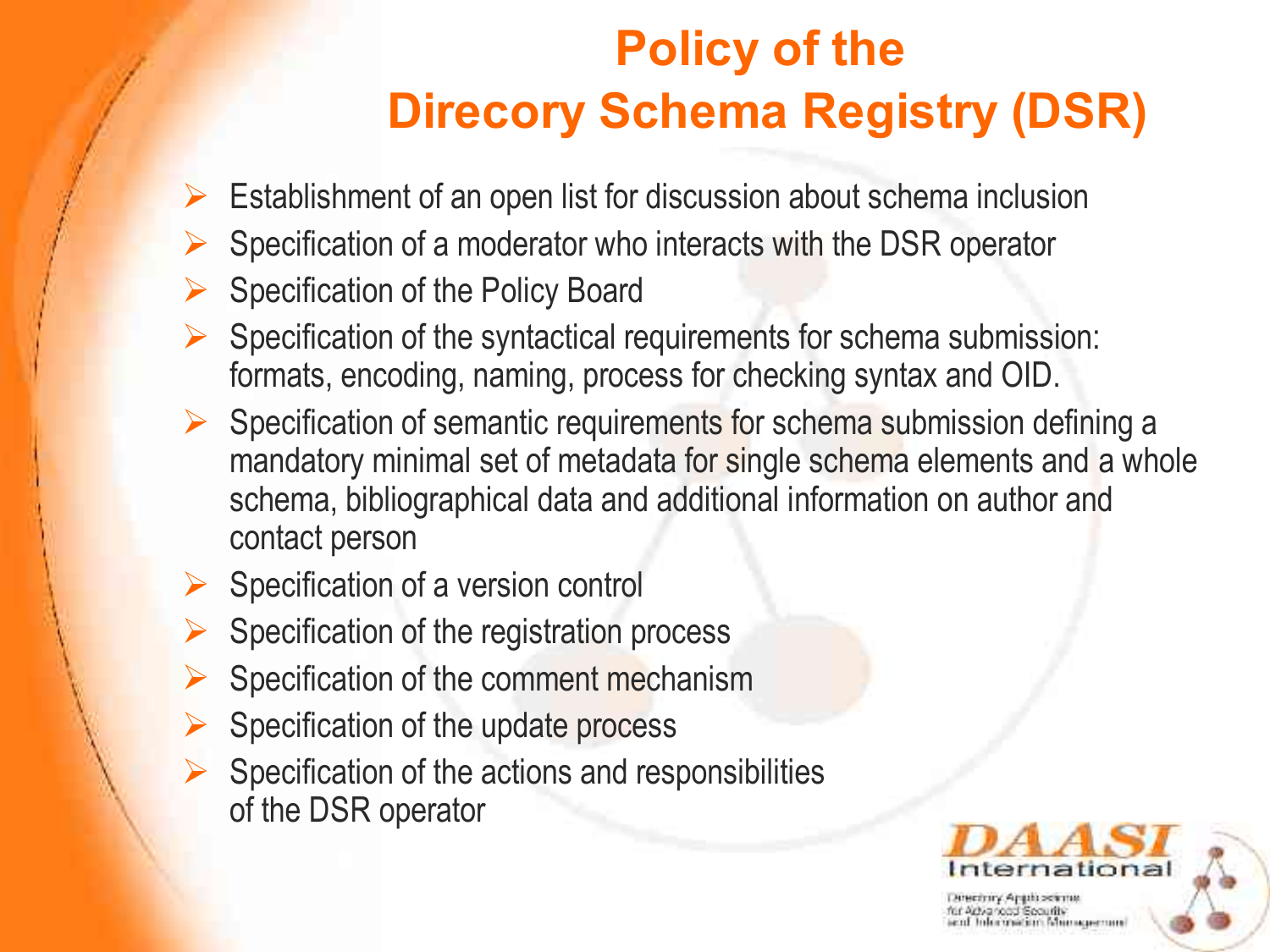# **DSR Policy Board**

- $\triangleright$  finalises the decisions about the processes
- $\triangleright$  controls the whole process
- appoints experts for review
- $\triangleright$  reassigns responsibility for a schema
- $\triangleright$  moderates the discussion list
- ▶ decides about schema inclusion and classification of its status



olorunalitri Mamagemani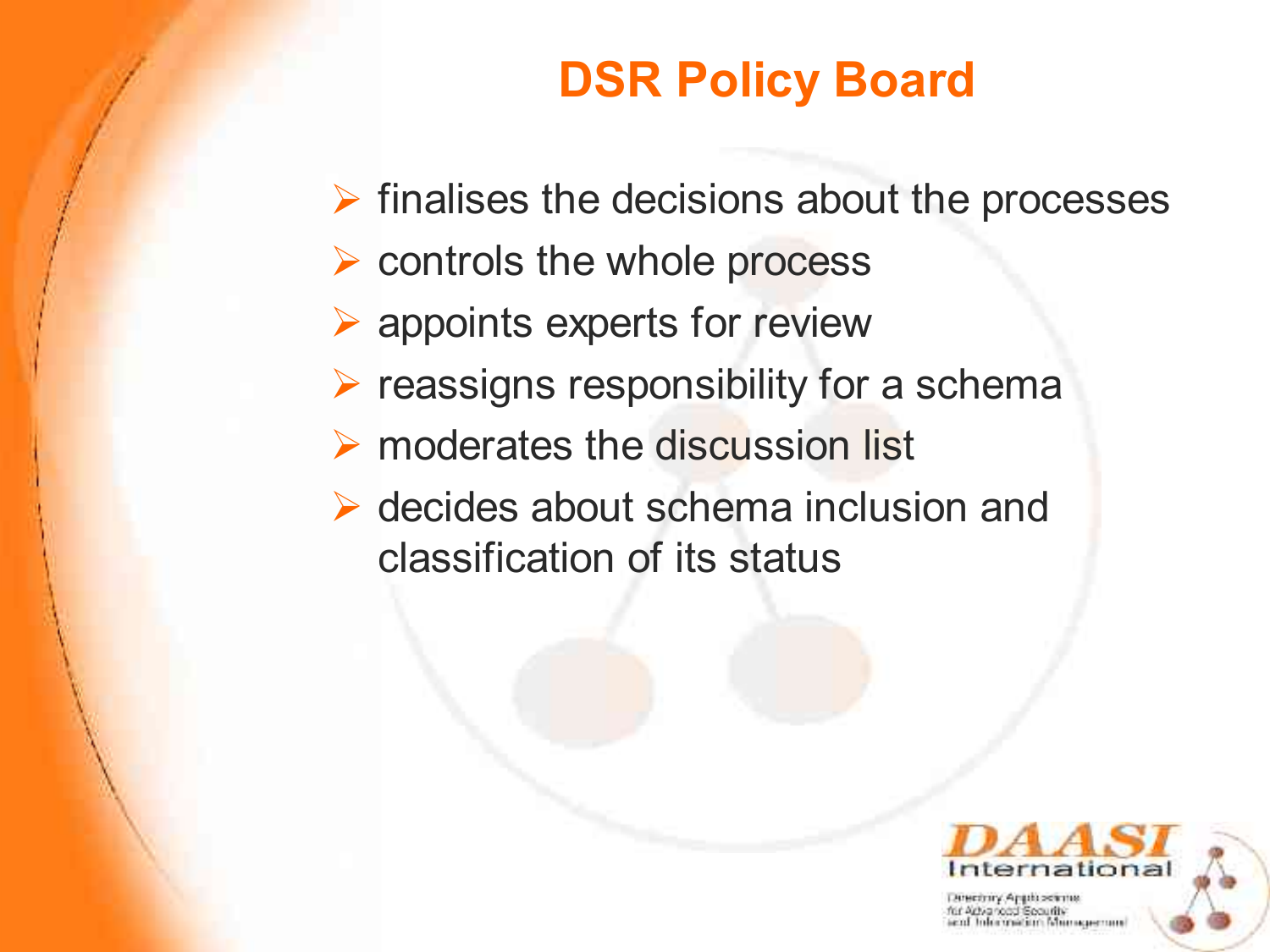# **DSR Operator**

- $\triangleright$  Provides and runs the technical infrastructure for operating the DSR (hardware, LAP-Server, Webgateway, Mailinglist)
- $\triangleright$  Provides OIDs and additional numbers for uniquely identifying schema submissions, including versioning
- $\triangleright$  Performs the specified schema checks.
- $\triangleright$  Forwards schema registration requests to the policy board.
- $\triangleright$  Includes schema according to the instructions of the policy board.
- $\triangleright$  Provides technical advice to the policy board.
- $\triangleright$  Contributes to the dissemination of project results and to Public Relations of the DSR.
- $\triangleright$  Acts as a communication mediator between different interest groups.



іллі Мінгінднетінге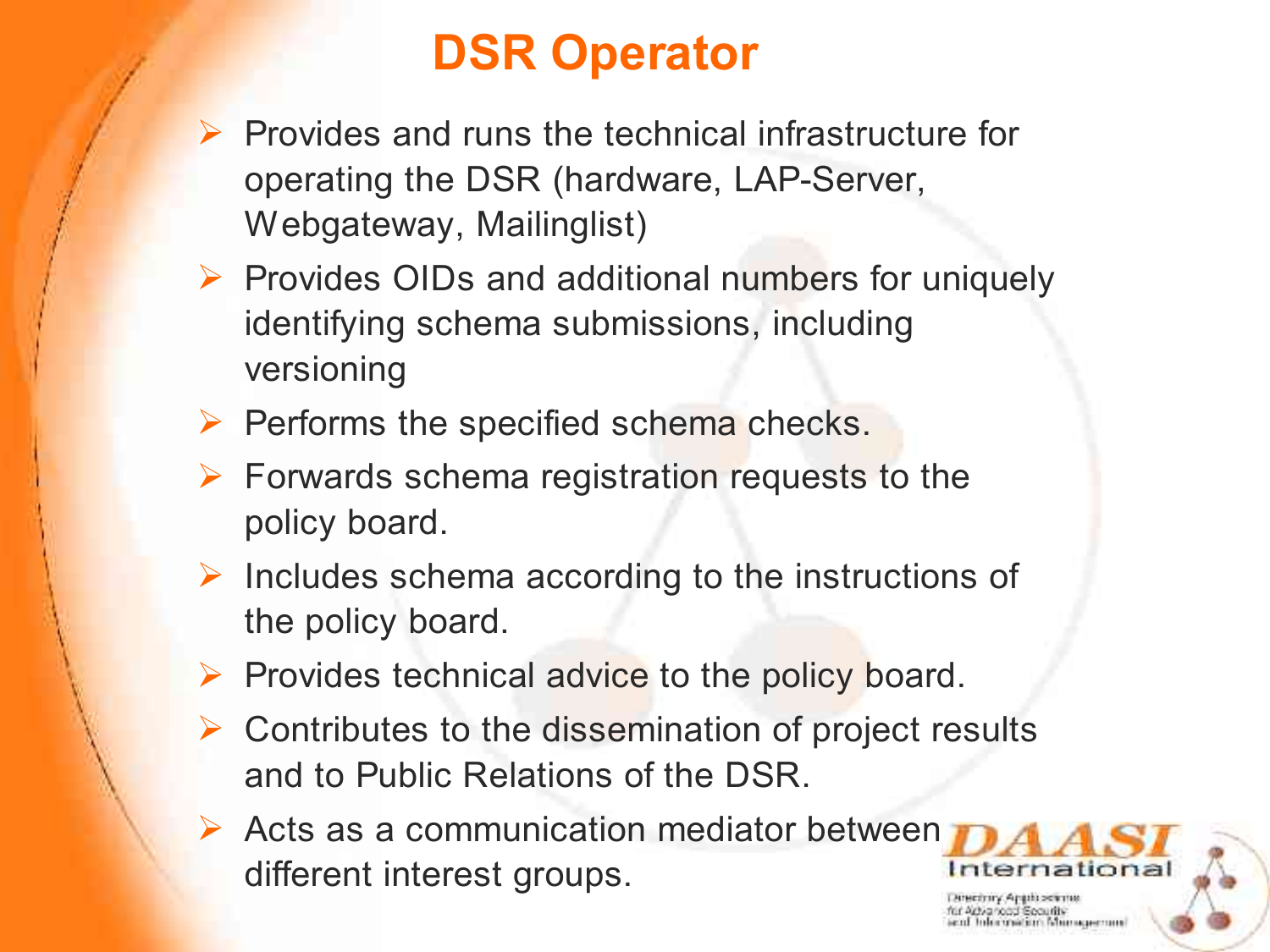# **What info can be stored**

- ▶ Metadata on specification document
- $\triangleright$  LDAP compliant definitions of the schema elements
- $\triangleright$  Single parts of schema element definitions, e.g., MUST attributes in Object Classes
- $\triangleright$  Metadata as specified by the IETF WG schema
- ▶ Separate OID tree
- $\triangleright$  Additional metadata



Information Management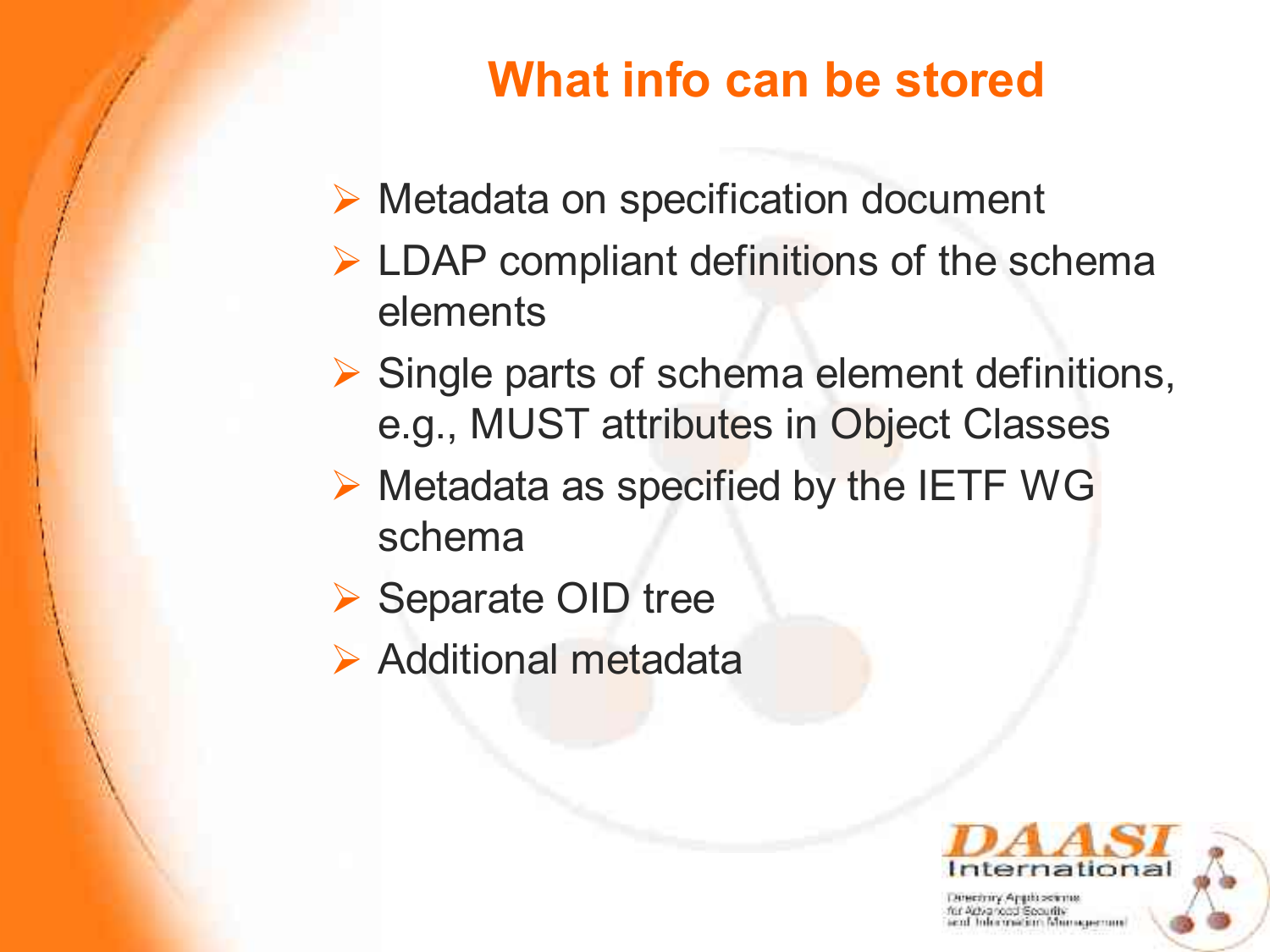### **LDAP Schema specified**

- Metadata for bibliographical references
	- The Dublin Core Metadata set and its LDAP representation
	- Additional schema for person information
	- The front matter elements of RFC 2629
- $\triangleright$  Metadata specified by the IETF schema WG
	- MIME types for schema metadata and their LDAP representation (draft-ietf-schema-mimemetadata-01.txt)
	- MIME types for LDAP schema elements and their LDAP representation (RFC 2927)
- $\triangleright$  Additional schema for the DSR
	- Schema for additional schema elements not specified in RFC 2927
	- **Schema for storing an OID tree**
	- Schema for storing the single parts of schema element definitions
	- Schema for additional metadata

in'i fatoma permane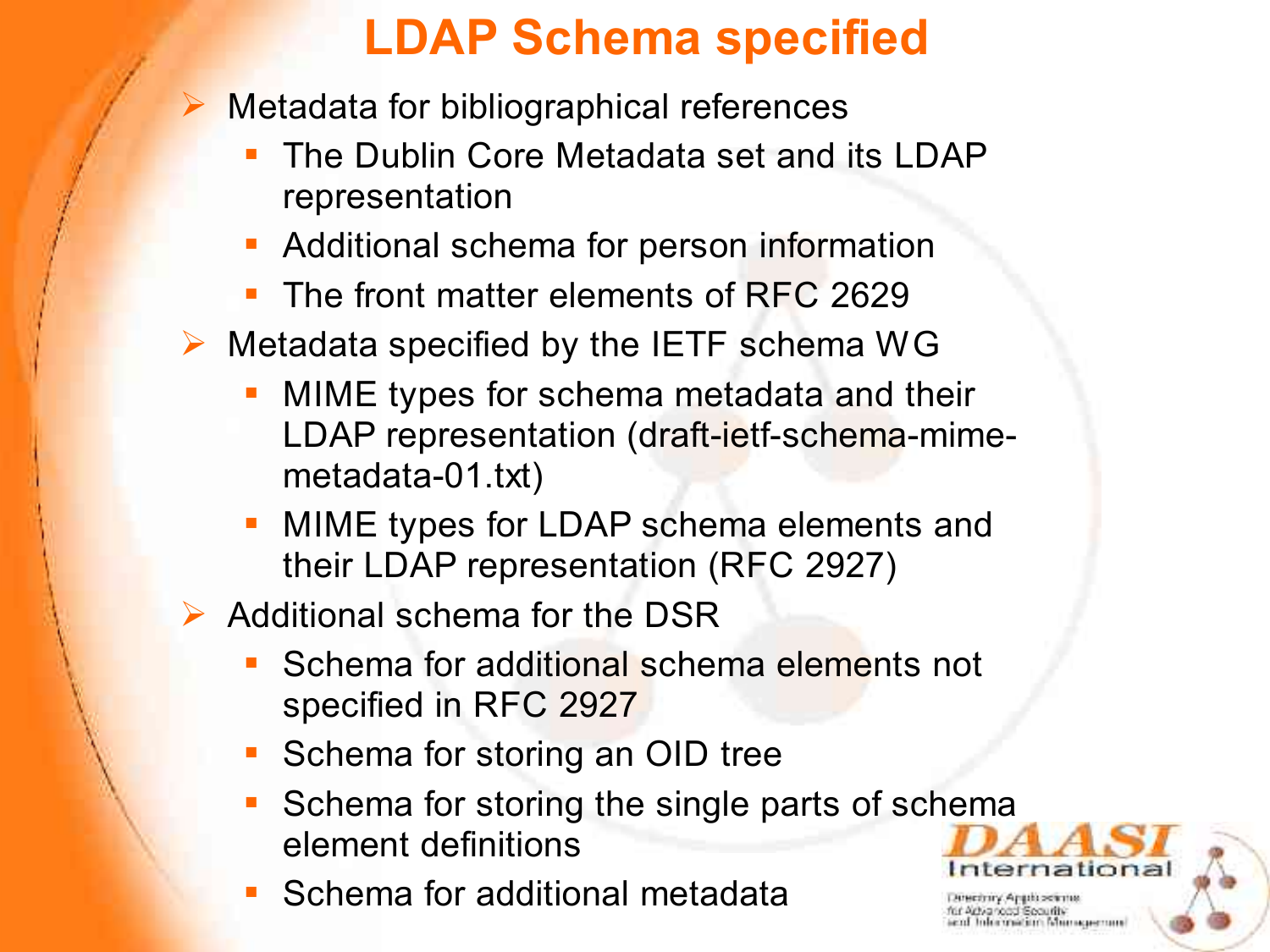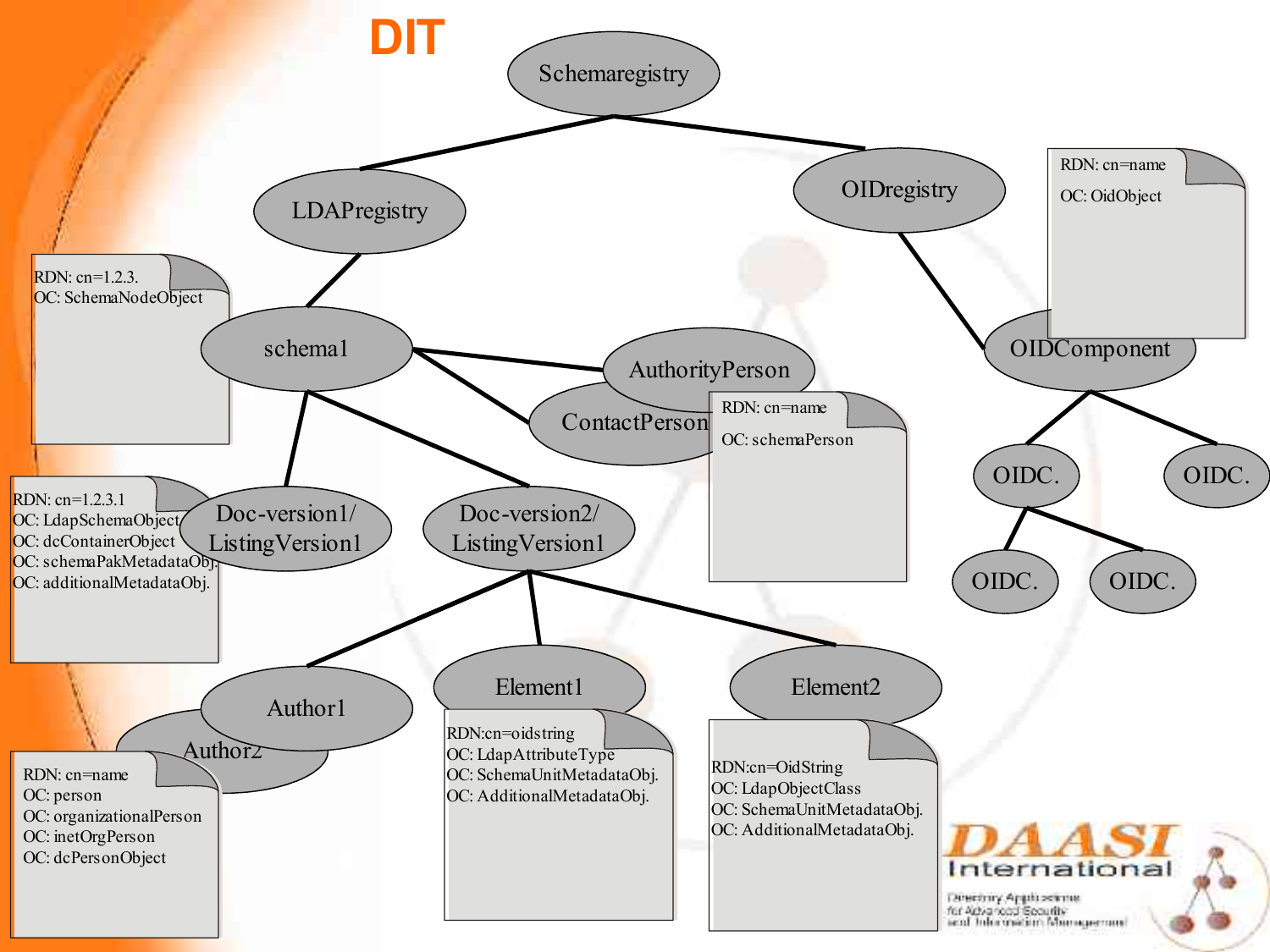#### **Workflow**



Плексову Аррахества for Article rood Spourity<br>and Internacion Mamagement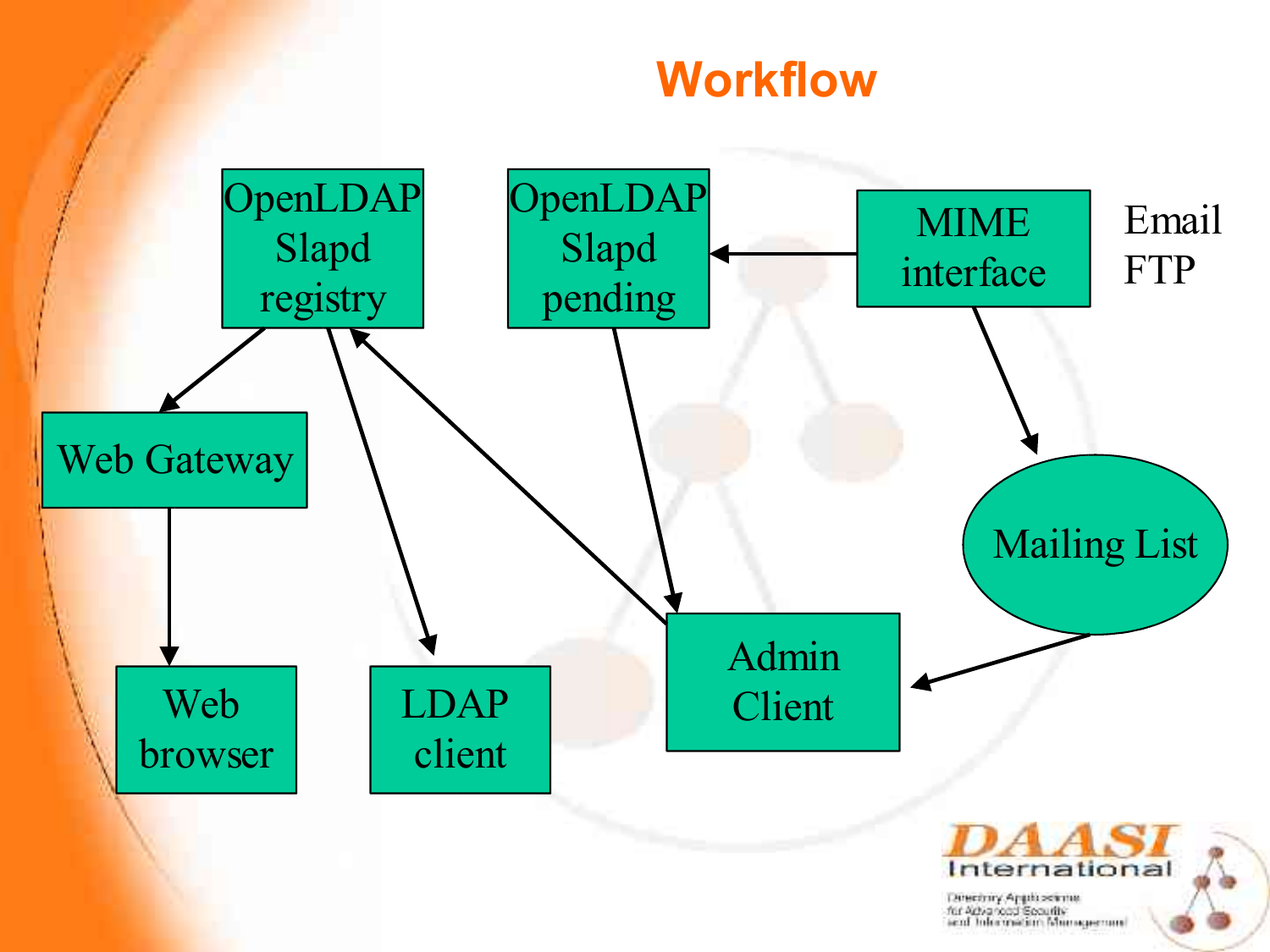#### **Business Modell**

- $\triangleright$  After the project there has to be a funding model for running the registry
- $\triangleright$  Either Organisations pay for registring their schema
- $\triangleright$  Or users pay for retrieving schema information
- $\triangleright$  Or Organisations just sponsor the registry
- $\triangleright$  It should not be too costly to run the service as DSR operator ( $\sim \epsilon$  10.000 per year)
- Until a solution is found DAASI will run it on its own costs



nter unidato filmo ecremos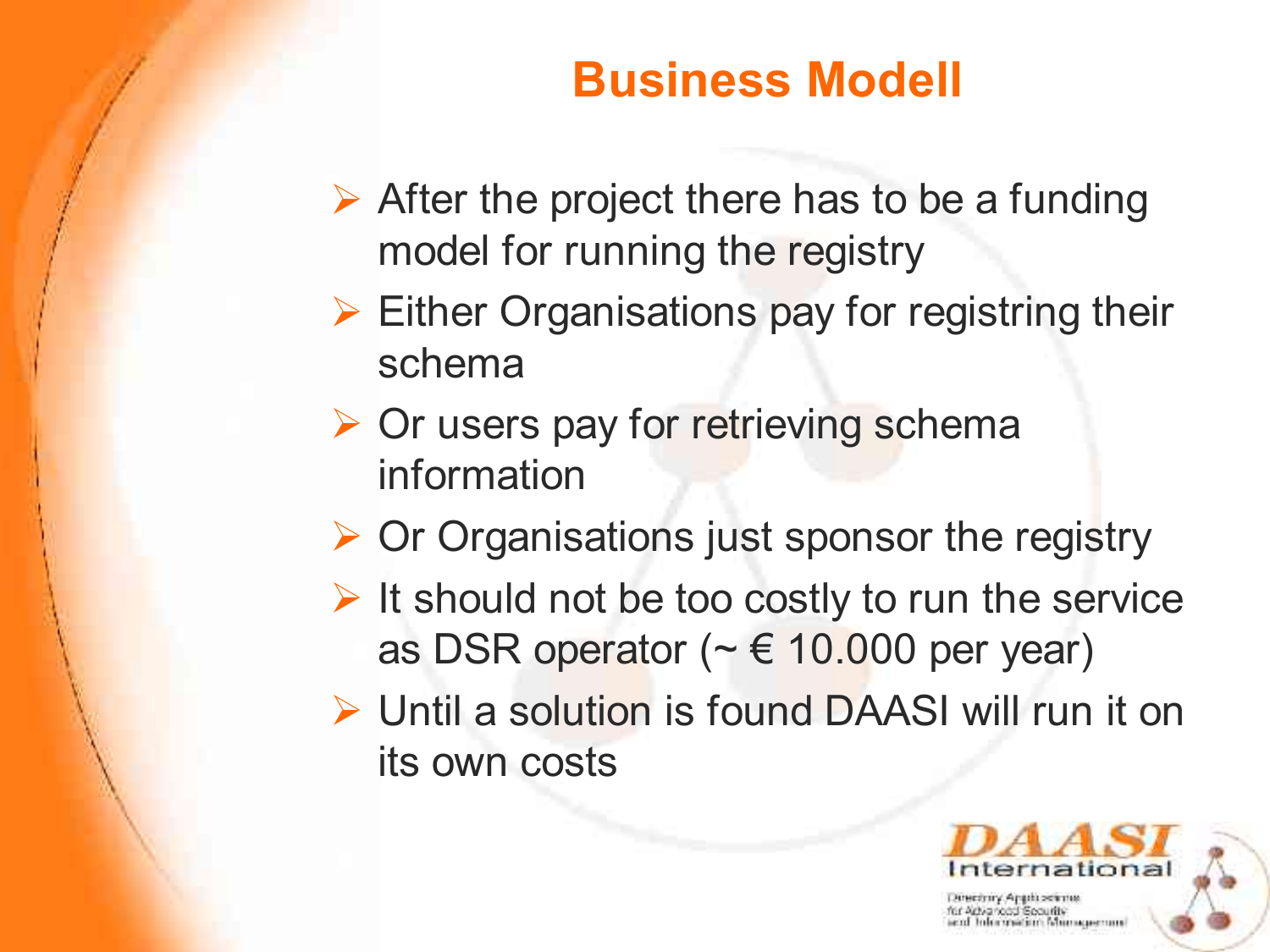# **What happened after the project**

- $\triangleright$  Since end of the project (August 2003) there had been some discussions but no decisions
	- **Lots of interest from Internet2**
	- Schema-ng Bar BoF at the 57th IETF, Vienna, July 16, 2003
- $\triangleright$  Some people use the pilot service
- $\triangleright$  But no feedback thus no enhancements
- ▶ Since the effort funded by DAASI already exceeded any tolerable border, funding for next steps is needed



nlocusidan Mamopeman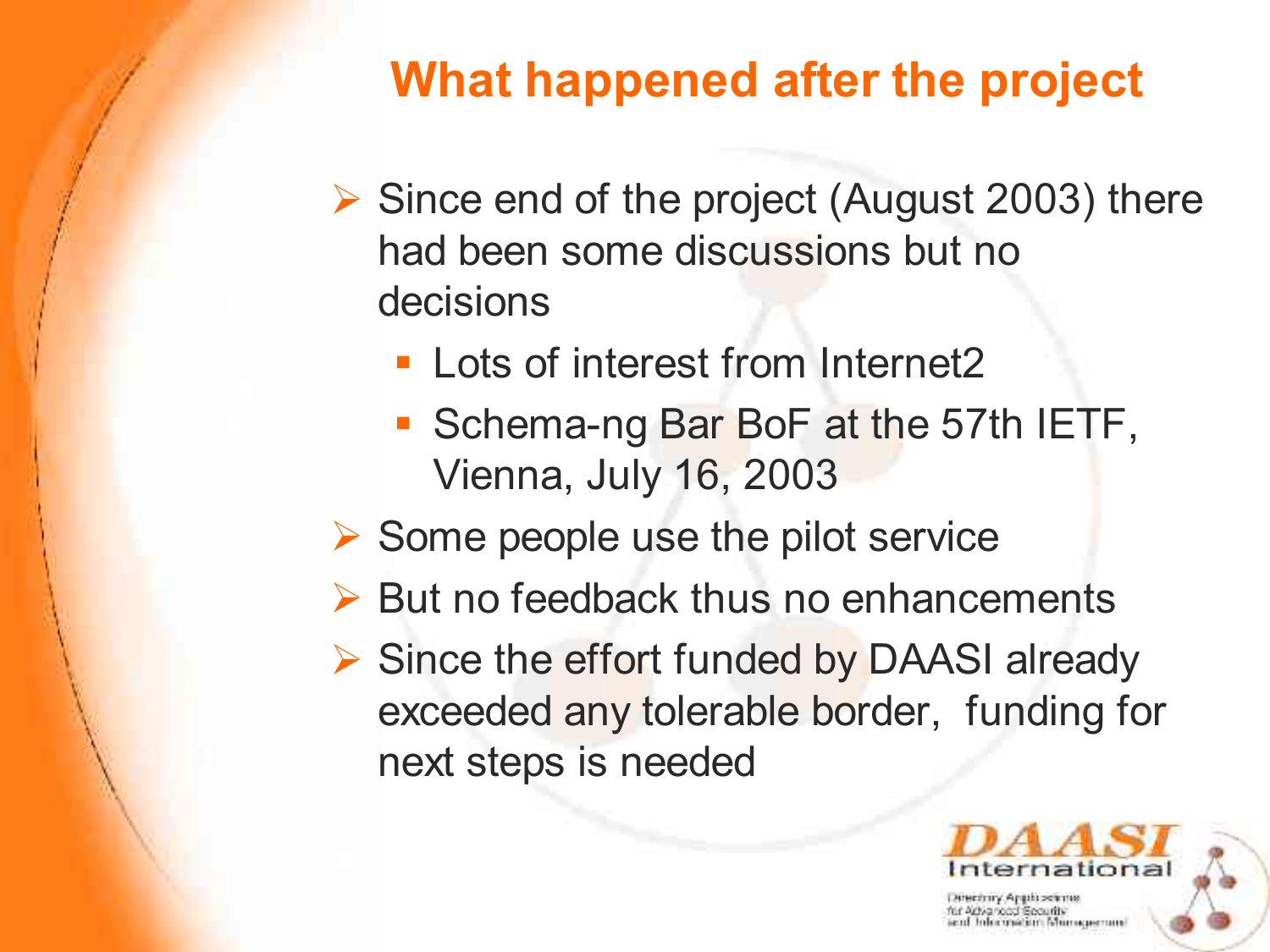# **Ways to go forward**

- 1. Do some little tweaks, include some more LDAP schema and leave it as it is (best DAASI effort service, no policy in place)
- 2. Find some people interested in LDAP Schema for the technical board that decides about schema inclusion:
	- $\triangleright$  Basically a mailing list.
	- $\triangleright$  TF EMC2 seems the best place for this
	- But are the NRNs interested?
	- This could be *the* organized way to discuss schema



nter unidato filmo ecremos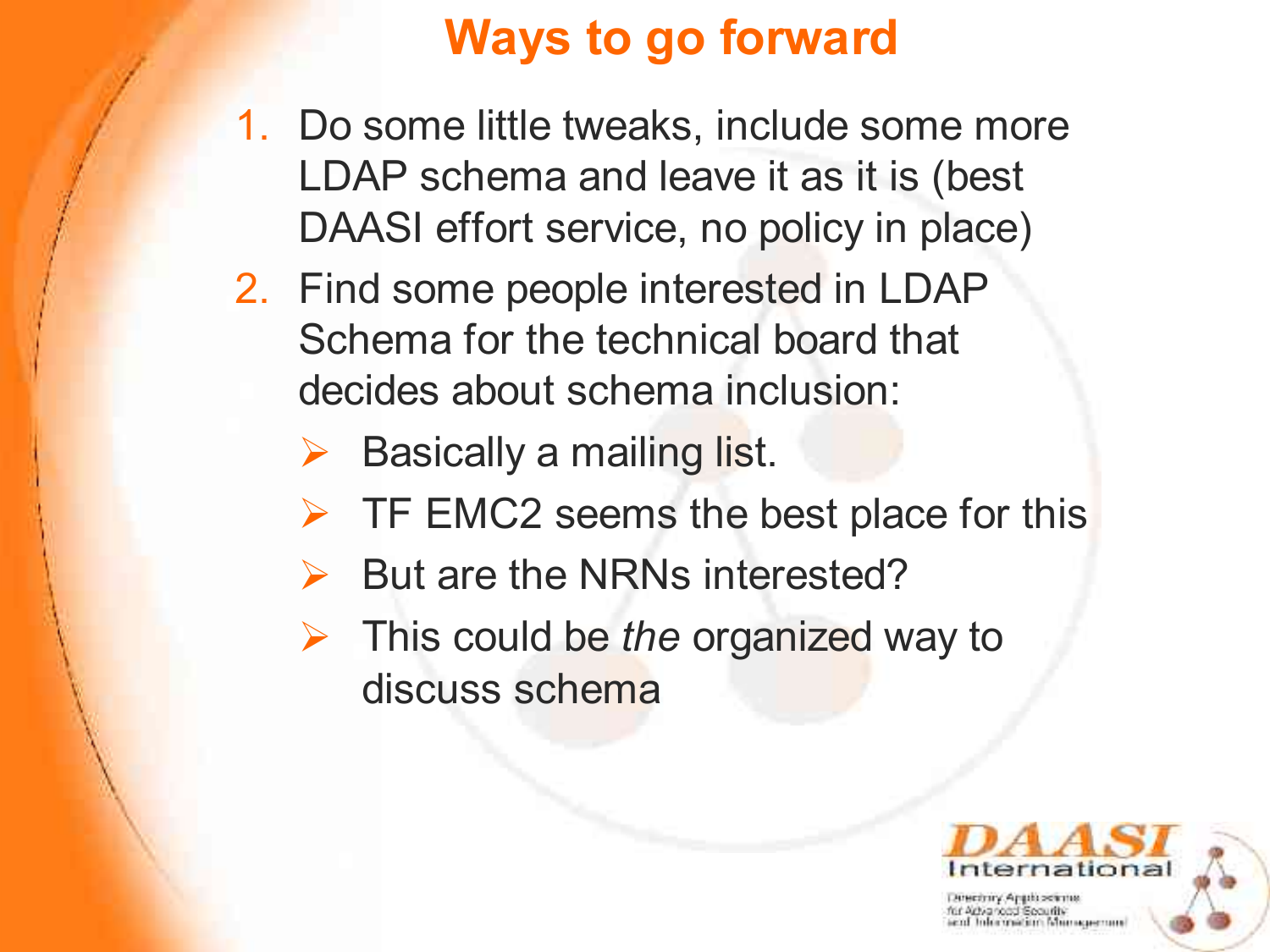# **New ways to go forward**

- 1. Make a proposal for enhancing the DSR:
	- Include XML DTDs/Schema/Relax specifications
	- $\triangleright$  Include a VO/Federation registry where pointers to the schema used by the VO/Fed can be set
	- $\triangleright$  Is the Grid community interested?
- 2. Do something better
	- $\triangleright$  Design and implement a schema registry based on a schema meta language (UML/CIM/EML)
	- $\triangleright$  With (automatic) representations in LDAP, XML, ...
	- $\triangleright$  It seems Internet2 is interested in this



nter unidato's februaries mare